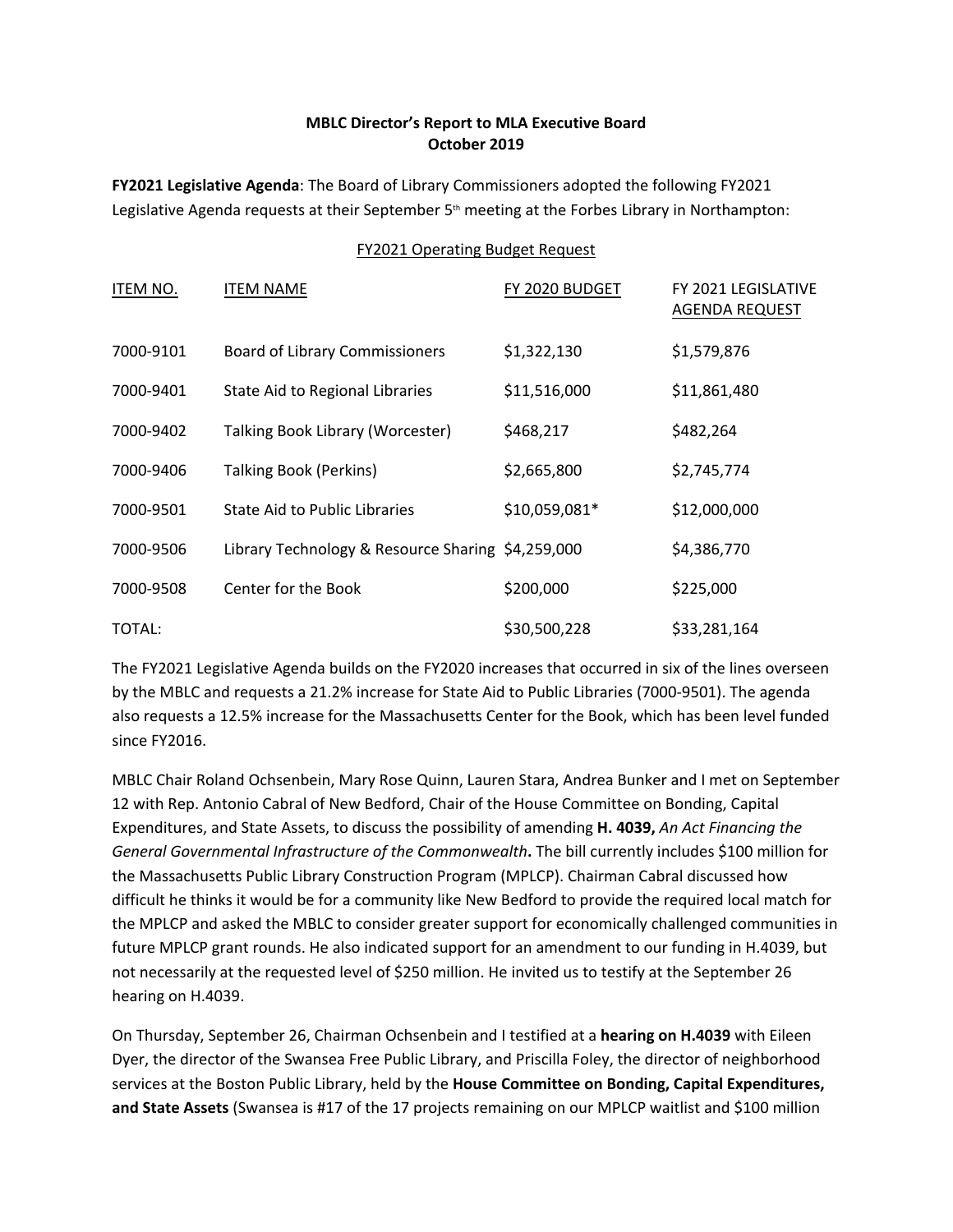would not be enough to fund its project if all the other waitlist projects go forward. Boston's Dudley Square branch is also on our waitlist and BPL has indicated an interest in applying for our next grant round.) We were joined at the hearing by library directors/trustees from the public libraries in Westborough, Grafton, Berlin, Lynnfield, Pittsfield, and Gloucester, and we were able to acknowledge them in the audience and asked later to have them be recognized again. Reps. Natalie Higgins and Brian Murray, co-chairs of the House Library Caucus, submitted a letter of support for an amendment, and we also received letters of support from Nahant and Lynnfield. We will continue to monitor H.4039 and have been told that it will next go to the House Committee on Ways and Means (Reps. Higgins and Murray both serve on this committee).

We have scheduled a meeting with the Executive Office of **Administration and Finance** on Friday, October 18 to discuss possible changes to the MPLCP (particularly regarding our waiting list) to better align our program with the Commonwealth's capital budget plan and to hopefully have the annual cap raised for FY2021.

During the week of September 16, Rob Favini, Lyndsay Forbes, and Kate Butler presented on our **LSTA direct grant program** at network meetings held by CWMARS, Minuteman, OCLN, and NOBLE. They introduced our LSTA grant program and reviewed deadlines for the upcoming grant round. The meeting visits were initiated as part of a promotional effort to increase LSTA grant awareness and applications.

Maura Deedy, Liz Babbitt and Rob Favini kicked off the Fall 2019 **Trustee Orientation Workshop** season on September 25 in Sudbury. Commissioners Ochsenbein and Ball welcomed the 24 attendees. Upcoming sessions will be held in Westfield (10/9), Chelmsford (10/16), and Williamstown (10/30).

Maura Deedy attended MLTA Board meeting at the Scituate Public Library on 9/6. Commissioner Ball was in attendance. The MLTA is busy planning for their annual program that will focus on library trends and the Census. The annual program will take place on 11/16 at the Shrewsbury Public Library.

Lyndsay Forbes attended the **Association of Rural and Small Libraries conference** in Burlington, Vermont from 9/4 – 9/7. She was joined by five Massachusetts librarians who received funding to attend the conference from the MBLC and MLS. The attendees will serve on an advisory committee to help plan a joint MBLC/MLS Small Library Symposium that will take place next fall. Lauren Stara also attended the ARSL conference and presented a session titled: "Making the Most of the Space You Have."

Evan Knight led the **COSTEP MA Symposium** (Coordinated Statewide Emergency Preparedness), a statewide event for cultural heritage professionals hosted by the Mass Emergency Management Agency (MEMA) at their Framingham headquarters on 9/10. The event attracted public and academic librarians from public and private institutions from diverse types of collections across the Commonwealth.

Evan also launched a **COSLINE** (Council of State Library Agencies in the Northeast) discussion to identify interested members in creating a guidebook for special collections management in public libraries. Barbara Lilley (NY)/Anastasia Matijkiw (NY), Michelle Stricker (NJ), Sarena Dagelin (DE), and Janet McKenney/Adam Fisher (ME) responded and their next step is to explore the creation of a guidebook to distribute widely.